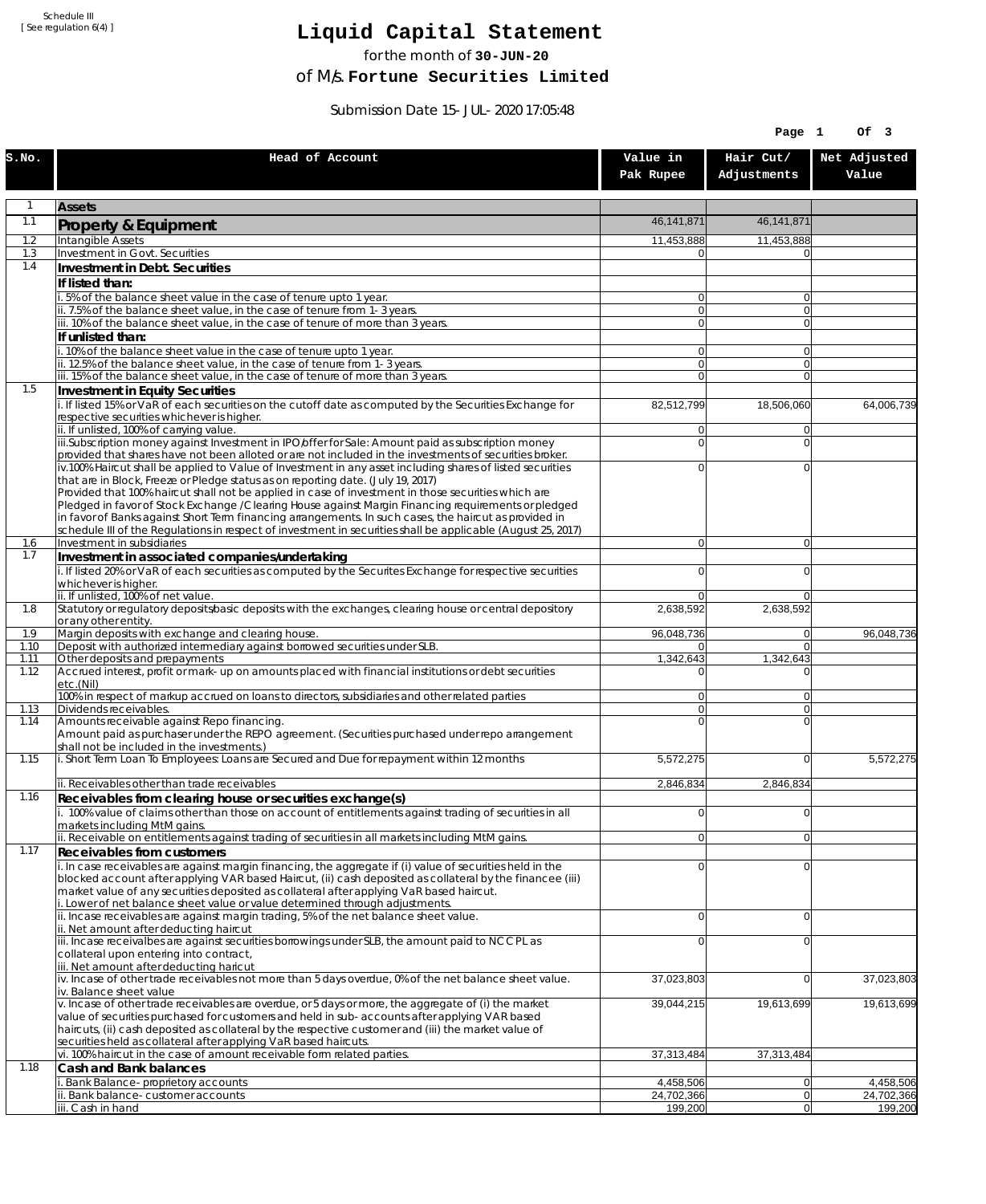Schedule III [ See regulation 6(4) ]

## **Liquid Capital Statement**

for the month of **30-JUN-20**

of M/s. **Fortune Securities Limited**

Submission Date 15-JUL-2020 17:05:48

|              |                                                                                                                                                                                                                                                                                                                                                                                                                                                                                                                                                                                                                                                                                                                             |                        | Page 2                     | Of 3                    |
|--------------|-----------------------------------------------------------------------------------------------------------------------------------------------------------------------------------------------------------------------------------------------------------------------------------------------------------------------------------------------------------------------------------------------------------------------------------------------------------------------------------------------------------------------------------------------------------------------------------------------------------------------------------------------------------------------------------------------------------------------------|------------------------|----------------------------|-------------------------|
| S.NO.        | Head of Account                                                                                                                                                                                                                                                                                                                                                                                                                                                                                                                                                                                                                                                                                                             | Value in<br>Pak Rupee  | Hair Cut/<br>Adjustments   | Net Adjusted<br>Value   |
| 1.19         | <b>Total Assets</b>                                                                                                                                                                                                                                                                                                                                                                                                                                                                                                                                                                                                                                                                                                         | 391,299,212            | 139,857,071                | 251,625,324             |
| 2            | Liabilities                                                                                                                                                                                                                                                                                                                                                                                                                                                                                                                                                                                                                                                                                                                 |                        |                            |                         |
| 2.1          | Trade Payables                                                                                                                                                                                                                                                                                                                                                                                                                                                                                                                                                                                                                                                                                                              |                        |                            |                         |
|              | Payable to exchanges and clearing house<br>ii. Payable against leveraged market products                                                                                                                                                                                                                                                                                                                                                                                                                                                                                                                                                                                                                                    | 76,910,329<br>0        | $\overline{0}$<br>$\Omega$ | 76,910,329              |
|              | iii. Payable to customers                                                                                                                                                                                                                                                                                                                                                                                                                                                                                                                                                                                                                                                                                                   | 115,250,713            | $\Omega$                   | 115,250,713             |
| 2.2          | <b>Current Liabilities</b>                                                                                                                                                                                                                                                                                                                                                                                                                                                                                                                                                                                                                                                                                                  |                        |                            |                         |
|              | . Statutory and regulatory dues<br>ii. Accruals and other payables                                                                                                                                                                                                                                                                                                                                                                                                                                                                                                                                                                                                                                                          | 1.160.743<br>8,347,863 | $\Omega$<br>$\Omega$       | 1,160,743               |
|              | iii. Short-term borrowings                                                                                                                                                                                                                                                                                                                                                                                                                                                                                                                                                                                                                                                                                                  | 36,752,002             | 0                          | 8,347,863<br>36,752,002 |
|              | iv. Current portion of subordinated loans                                                                                                                                                                                                                                                                                                                                                                                                                                                                                                                                                                                                                                                                                   | 0                      | $\Omega$                   |                         |
|              | v. Current portion of long term liabilities<br>vi. Deferred Liabilities                                                                                                                                                                                                                                                                                                                                                                                                                                                                                                                                                                                                                                                     | 234,829<br>0           | $\Omega$<br> 0             | 234,829                 |
|              | vii. Provision for bad debts                                                                                                                                                                                                                                                                                                                                                                                                                                                                                                                                                                                                                                                                                                | $\Omega$               | $\Omega$                   |                         |
|              | viii. Provision for taxation                                                                                                                                                                                                                                                                                                                                                                                                                                                                                                                                                                                                                                                                                                | 0                      | 0 <br>$\Omega$             |                         |
| 2.3          | ix. Other liabilities as per accounting principles and included in the financial statements<br>Non-Current Liabilities                                                                                                                                                                                                                                                                                                                                                                                                                                                                                                                                                                                                      | 2,241,351              |                            | 2,241,351               |
|              | i. Long-Term financing                                                                                                                                                                                                                                                                                                                                                                                                                                                                                                                                                                                                                                                                                                      |                        |                            |                         |
|              | a. Long-Term financing obtained from financial instituion: Long term portion of financing obtained from<br>a financial institution including amount due against finance lease                                                                                                                                                                                                                                                                                                                                                                                                                                                                                                                                               | $\overline{0}$         | $\Omega$                   |                         |
|              | b. Other long-term financing<br>ii. Staff retirement benefits                                                                                                                                                                                                                                                                                                                                                                                                                                                                                                                                                                                                                                                               | 0<br>$\overline{0}$    | $\Omega$<br>$\Omega$       |                         |
|              | iii. Advance against shares for Increase in Capital of Securities broker: 100% haircut may be allowed in                                                                                                                                                                                                                                                                                                                                                                                                                                                                                                                                                                                                                    | 0                      | $\Omega$                   |                         |
|              | respect of advance against shares if:<br>a. The existing authorized share capital allows the proposed enhanced share capital                                                                                                                                                                                                                                                                                                                                                                                                                                                                                                                                                                                                |                        |                            |                         |
|              | b. Boad of Directors of the company has approved the increase in capital<br>c. Relevant Regulatory approvals have been obtained                                                                                                                                                                                                                                                                                                                                                                                                                                                                                                                                                                                             |                        |                            |                         |
|              | d. There is no unreasonable delay in issue of shares against advance and all regulatory requirements                                                                                                                                                                                                                                                                                                                                                                                                                                                                                                                                                                                                                        |                        |                            |                         |
|              | relating to the increase in paid up capital have been completed.                                                                                                                                                                                                                                                                                                                                                                                                                                                                                                                                                                                                                                                            |                        |                            |                         |
|              | e. Auditor is satisfied that such advance is against the increase of capital.<br>iv. Other liabilities as per accounting principles and included in the financial statements                                                                                                                                                                                                                                                                                                                                                                                                                                                                                                                                                | $\overline{0}$         | $\overline{0}$             |                         |
| 2.4          | Subordinated Loans                                                                                                                                                                                                                                                                                                                                                                                                                                                                                                                                                                                                                                                                                                          |                        |                            |                         |
|              | . 100% of Subordinated loans which fulfill the conditions specified by SECP are allowed to be deducted:<br>The Schedule III provides that 100% haircut will be allowed against subordinated Loans which fulfill the<br>conditions specified by SECP. In this regard, following conditions are specified:<br>a. Loan agreement must be executed on stamp paper and must clearly reflect the amount to be repaid<br>after 12 months of reporting period<br>b. No haircut will be allowed against short term portion which is repayable within next 12 months.<br>c. In case of early repayment of loan, adjustment shall be made to the Liquid Capital and revised Liquid<br>Capital statement must be submitted to exchange. | 0                      | $\mathbf 0$                |                         |
|              | ii. Subordinated loans which do not fulfill the conditions specified by SECP                                                                                                                                                                                                                                                                                                                                                                                                                                                                                                                                                                                                                                                | 0                      | $\mathbf 0$                |                         |
| 2.5          | <b>Total Liabilites</b>                                                                                                                                                                                                                                                                                                                                                                                                                                                                                                                                                                                                                                                                                                     | 240,897,830            | $\mathbf 0$                | 240.897.830             |
| $\mathbf{3}$ | Ranking Liabilities Relating to:                                                                                                                                                                                                                                                                                                                                                                                                                                                                                                                                                                                                                                                                                            |                        |                            |                         |
| 3.1          | Concentration in Margin Financing                                                                                                                                                                                                                                                                                                                                                                                                                                                                                                                                                                                                                                                                                           |                        |                            |                         |
|              | The amount calculated client-to-client basis by which any amount receivable from any of the                                                                                                                                                                                                                                                                                                                                                                                                                                                                                                                                                                                                                                 | $\Omega$               | $\Omega$                   |                         |
| 3.2          | financees exceed 10% of the aggregate of amounts receivable from total financees.<br>Concentration in securites lending and borrowing                                                                                                                                                                                                                                                                                                                                                                                                                                                                                                                                                                                       |                        |                            |                         |
|              | The amount by which the aggregate of:                                                                                                                                                                                                                                                                                                                                                                                                                                                                                                                                                                                                                                                                                       | 0                      | $\Omega$                   |                         |
|              | (i) Amount deposited by the borrower with NCCPL                                                                                                                                                                                                                                                                                                                                                                                                                                                                                                                                                                                                                                                                             |                        |                            |                         |
|              | (Ii) Cash margins paid and<br>(iii) The market value of securities pledged as margins exceed the 110% of the market value of shares                                                                                                                                                                                                                                                                                                                                                                                                                                                                                                                                                                                         |                        |                            |                         |
|              | borrowed                                                                                                                                                                                                                                                                                                                                                                                                                                                                                                                                                                                                                                                                                                                    |                        |                            |                         |
| 3.3          | Net underwriting Commitments                                                                                                                                                                                                                                                                                                                                                                                                                                                                                                                                                                                                                                                                                                |                        |                            |                         |
|              | (a) in the case of right issuse : if the market value of securites is less than or equal to the subscription<br>price; the aggregate of:                                                                                                                                                                                                                                                                                                                                                                                                                                                                                                                                                                                    | 0                      | $\overline{0}$             |                         |
|              | (i) the 50% of Haircut multiplied by the underwriting commitments and<br>(ii) the value by which the underwriting commitments exceeds the market price of the securities.<br>In the case of rights issuse where the market price of securities is greater than the subscription price, 5% of<br>the Haircut multiplied by the net underwriting                                                                                                                                                                                                                                                                                                                                                                              |                        |                            |                         |
|              | (b) in any other case : 12.5% of the net underwriting commitments                                                                                                                                                                                                                                                                                                                                                                                                                                                                                                                                                                                                                                                           | $\overline{0}$         | $\overline{0}$             |                         |
| 3.4          | Negative equity of subsidiary<br>The amount by which the total assets of the subsidiary (excluding any amount due from the subsidiary)                                                                                                                                                                                                                                                                                                                                                                                                                                                                                                                                                                                      | 0                      | $\overline{0}$             |                         |
|              | exceed the total liabilities of the subsidiary                                                                                                                                                                                                                                                                                                                                                                                                                                                                                                                                                                                                                                                                              |                        |                            |                         |
| 3.5          | Foreign exchange agreements and foreign currency positions                                                                                                                                                                                                                                                                                                                                                                                                                                                                                                                                                                                                                                                                  |                        |                            |                         |
|              | 5% of the net position in foreign currency. Net position in foreign currency means the difference of total<br>assets denominated in foreign cuurency less total liabilities denominated in foreign currency                                                                                                                                                                                                                                                                                                                                                                                                                                                                                                                 | 0                      | $\mathbf 0$                |                         |
| 3.6          | Amount Payable under REPO                                                                                                                                                                                                                                                                                                                                                                                                                                                                                                                                                                                                                                                                                                   | 0                      | $\overline{0}$             |                         |
| 3.7          | Repo adjustment                                                                                                                                                                                                                                                                                                                                                                                                                                                                                                                                                                                                                                                                                                             |                        |                            |                         |
|              |                                                                                                                                                                                                                                                                                                                                                                                                                                                                                                                                                                                                                                                                                                                             |                        |                            |                         |